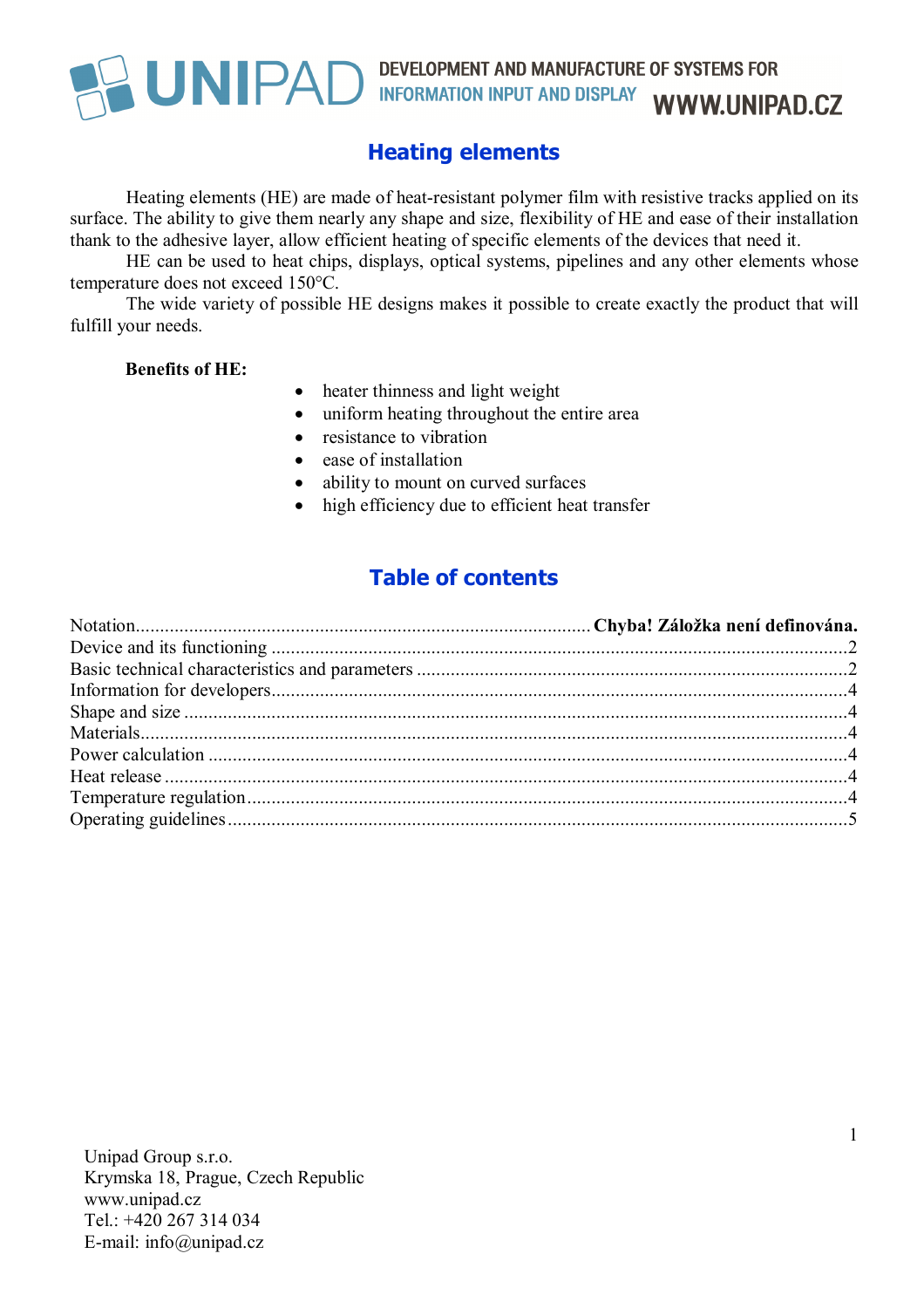#### **Device and its functioning**

Heating elements (HE) are made of heat-resistant polymer film with resistive tracks applied on its surface. HE can be connected by flexible mounting wires (wires with fluoroplast insulation are recommended). The wires are mounted onto contact pads of an HE by soldering. A general scheme of an HE is shown in Illustration 1.

In terms of circuitry an HE is a film constant resistor with the resistance of 1-300 ohms (depending on the model).



Illustration 1: General scheme of an HE.  $1 -$  glue layer,  $2 -$  base,  $3 -$  contact pads,  $4 -$  mounting wires

#### **Basic technical characteristics and parameters**

The basic parameters of HE are listed in Table 1, the requirements for resistance to environmental influences in Table 2.

|                                                        | Table 1: Basic parameters of HE |
|--------------------------------------------------------|---------------------------------|
| <b>Parameter</b>                                       | Value                           |
| Overall dimensions, mm                                 | up to $600x700$                 |
| Thickness, mm                                          | $0,2 - 0,5$                     |
| Mass, $\text{kg/dm}^2$ (typical value for flexible HE) | 0,004                           |
| Resistance, Ohm                                        | $4 - 300$                       |
| Power supply voltage, V                                | $3.3 - 50$                      |
| Heating power, W                                       | $0.5 - 200$                     |
| Heating temperature, <sup>o</sup> C                    | up to $70$                      |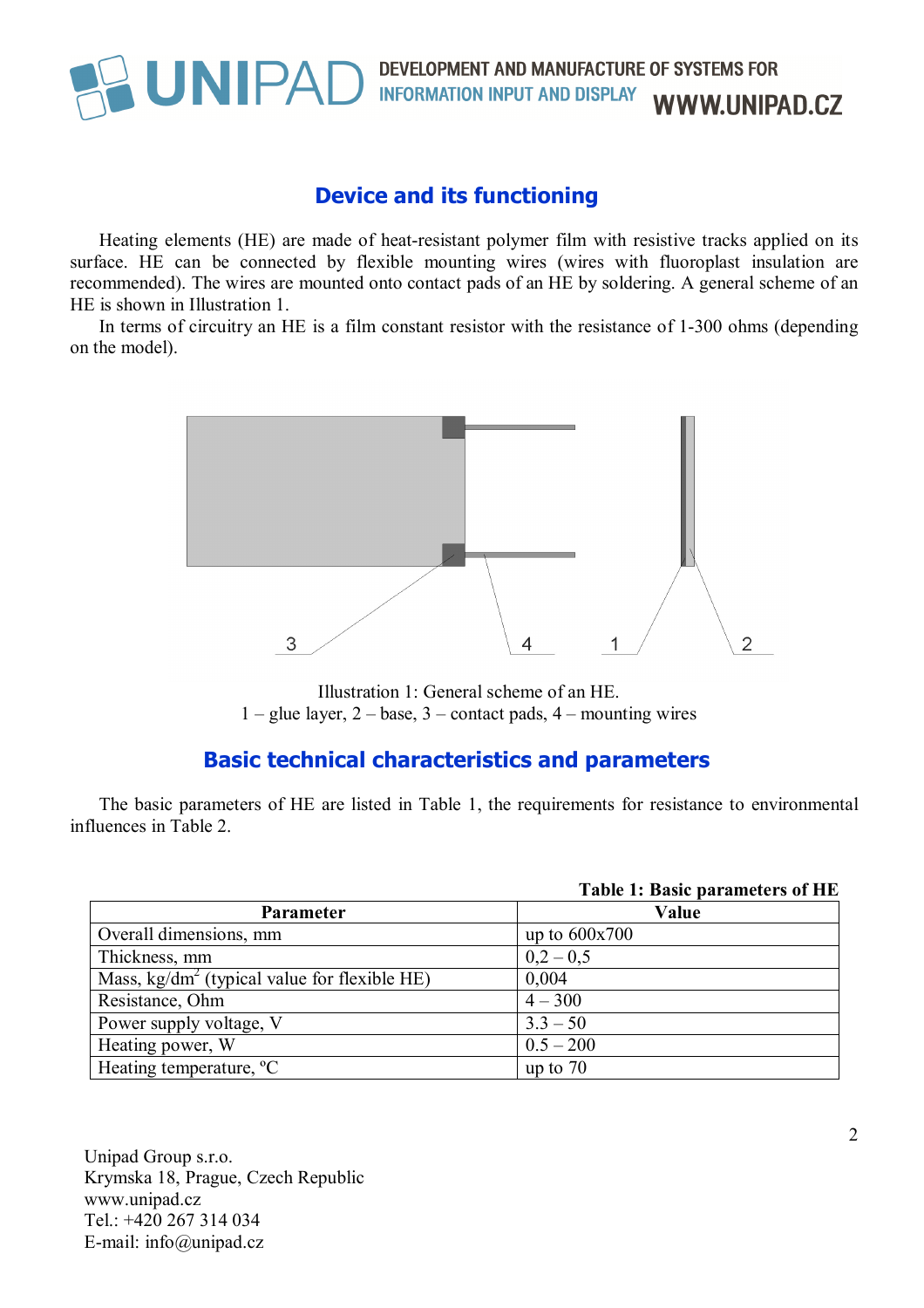

**WWW.UNIPAD.CZ** 

**Table 2: Requirements for resistance of HE to environmental influences**

| Parameter                                   | Value                         |
|---------------------------------------------|-------------------------------|
| Operating temperature range, <sup>o</sup> C | $-60+70^{1}$                  |
| Extreme temperature range, <sup>o</sup> C   | $-70+70^{1}$                  |
| High humidity                               |                               |
| - during operation                          | $80\%$ at 15°C                |
| - during transportation and storage         | 100% at 25°C                  |
| Sinusoidal vibration                        | $1-2000$ Hz, $20g$            |
| Single mechanical shocks                    | 200 g, 0,1-2 m/s <sup>2</sup> |
| Repeated mechanical shocks                  | 15 g, $5-10$ m/s <sup>2</sup> |

 $\overline{a}$ <sup>1</sup> Up to 150°C in a special version. More detailed information is available upon request. <sup>2</sup> Stricter requirements are possible.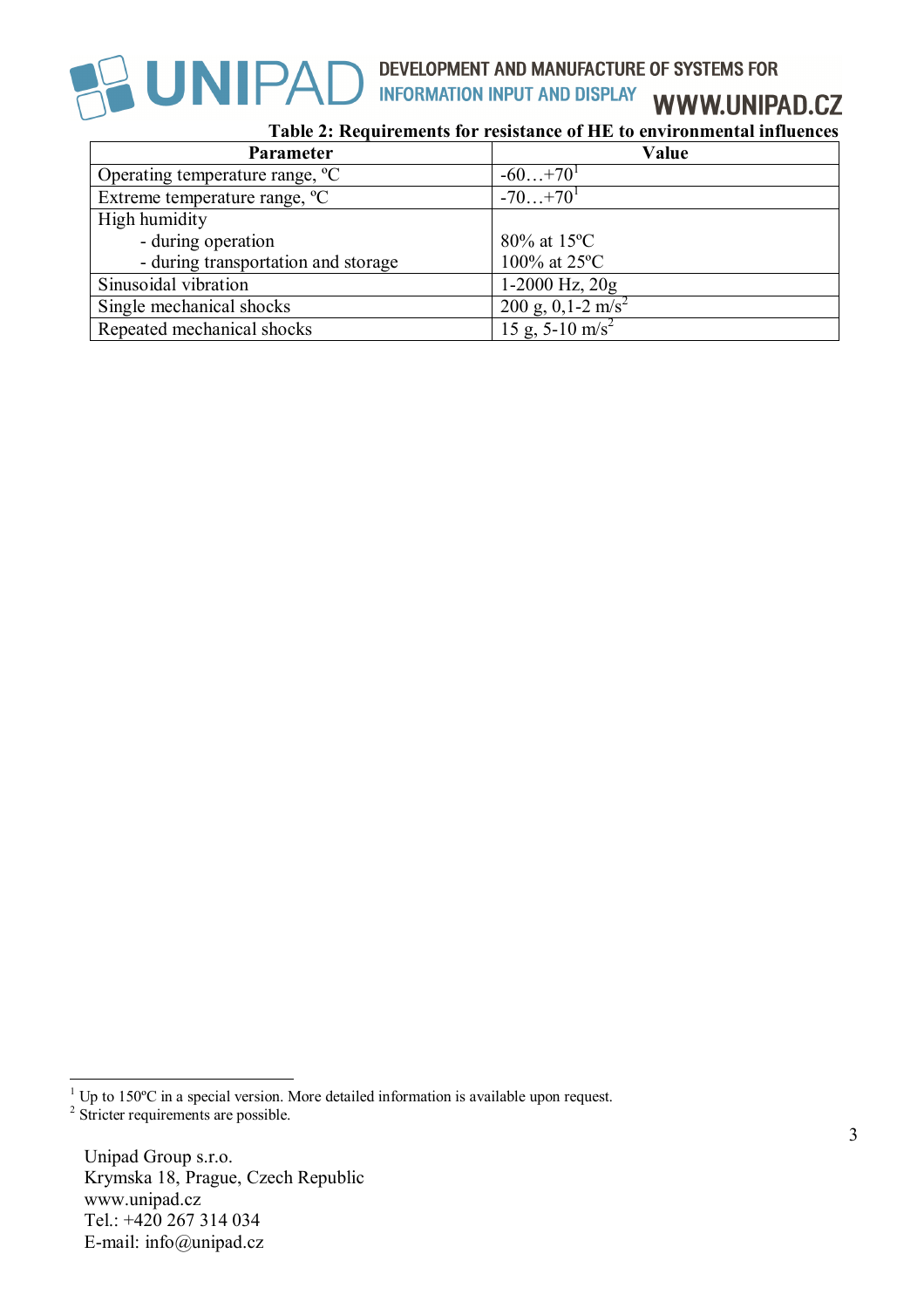#### **Information for developers**

#### **Shape and size**

HE are available in different sizes and shapes. The maximum dimensions of an HE are 600x700 mm, the minimum size is 10x10 mm. HE may have openings, windows, etc. The contact pads of an HE are, as a rule, located closer to its edge, however, it is not mandatory.

#### **Materials**

HE can be produced on a flexible base (polyester, polyimide) or on a rigid one (glass fiber). An intermediate solution is also possible: the base can be made of a 0,1 mm glass fiber layer, which provides sufficient flexibility in combination with a low price. In any case, to select the best option the project has to be discussed with our engineers.

For easy installation, one or both sides of an HE is covered with a permanently adhesive layer.

The choice of adhesive (of which we have more than ten types) is made depending on the operating conditions for the HE, materials and roughness of the supporting surface. Please specify all the information when submitting an the order.

#### **Power calculation**

Thermal power of an HE substantially depends on the operating conditions and heat release. In any case it is strongly recommended to carry out preliminary experiments.

In order for you to be able to accurately determine the necessary power, we have produced HE-30 Development Kit. This heating element has been specially designed to be used as a prototype. The construction of HE-30 allows you to change its size by cutting parts off without losing its functionality. The nominal dimensions of HE-30 are 71x50 mm, its minimum size is 26x23 mm. For more information about HE-30 please see our website, section "Heating elements."

#### **Heat release**

Efficient heat release over the whole surface of the HE is essential for its reliable and continuous operation. We recommend mounting HE on a metal surface. We can deliver HE together with a metal base made of aluminum.

#### **Temperature regulation**

To avoid overheating of the HE and of the heated products, we recommend using temperature control circuits.

One of the possible solutions for a thermostat is our invention, the device called TRN-03. Detailed information about TRN-03 can be found on our website in the section "Heating elements."